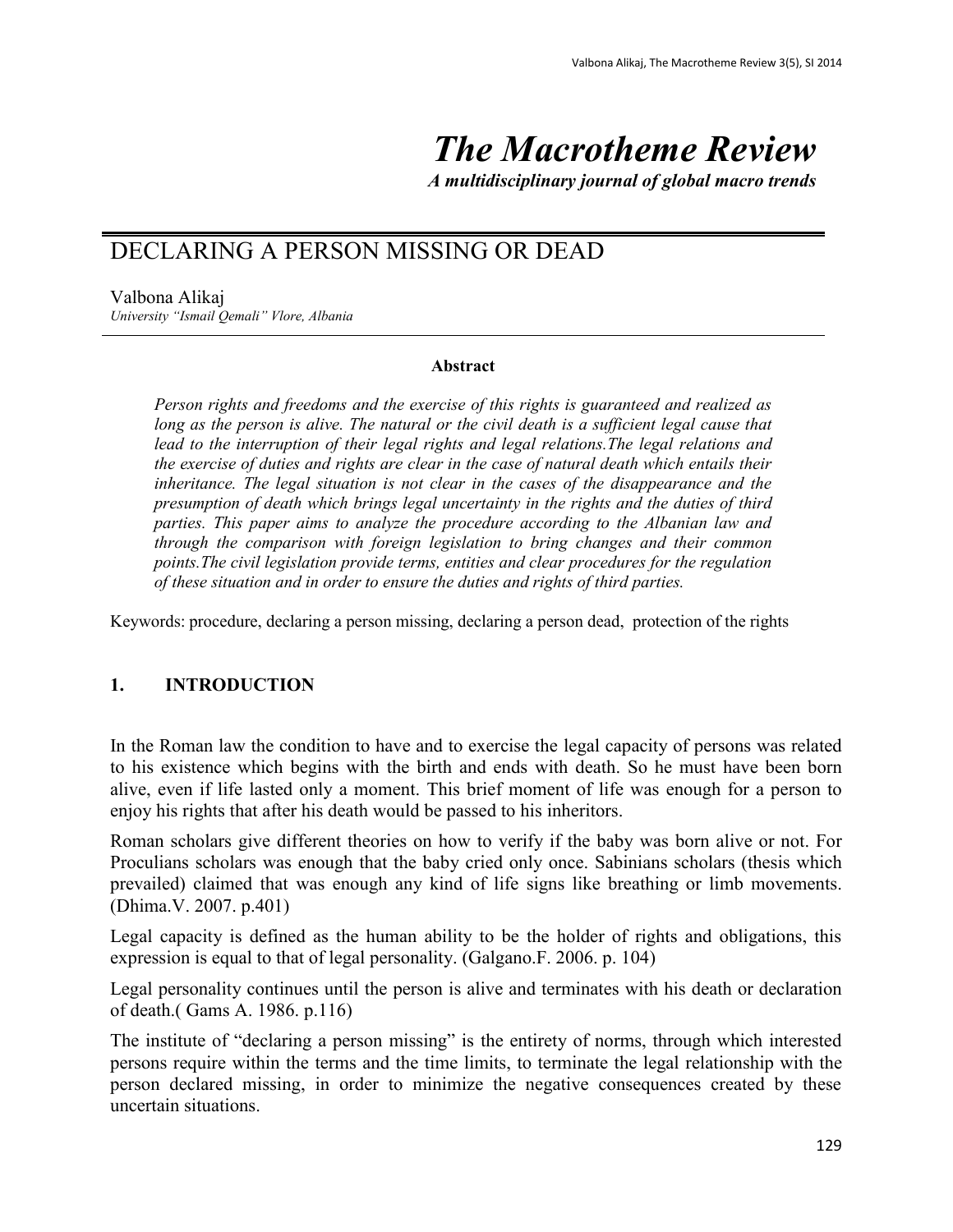The institute of declaring the person missing or dead is a legal necessity, as it is connected with the protection of the rights of the parties who are involved in this situation. If the person will be missing from his domicile or from his last residence for a long time his absence could bring legal consequences for people who are in the legal relationship with him.

A "missing person" means- a person who has disappeared from his domicile and he has not any contacts with his relatives and that is not confirmed the fact of death or that his body is not yet found.

Different legislations provide different time limits for the declaration of the presumed death of a person, by the last day of news of the missing person: 10 years since the last news<sup>1</sup>; a person who is missing- is thought to have died, or has not been known to be alive for a period of at least 7 years<sup>2</sup> and according to the Albanian legislation the person must be declared dead if he is missing from his domicile for more than six years from the last news.

There are also provided special situations where the court may declare the presumed death without previously declaring him missing. In those situations where the circumstances prove the death of person, such as: the case of the immigration of the Albanians to Italy in 1997; in case if the person is missing during the war operations, and this loss is confirmed by military authorities, if it has passed two years without news from the date of entry into force of the peace agreement or three years from the end of war operations, the court has the power to declare his death without having previously declared him missing<sup>3</sup>.

The procedure of declaring the person missing or dead is of a particular importance and it brings consequences not only for the person declared missing or dead. Thereupon, the court after taking into consideration the request made by interested persons, publishes the request in the Official Gazette or in a newspaper specified by it. Publicity as a legal requirement is presumed to brings more opportunities for obtaining information**.**

## **2. THE PROCEDURE OF DECLARING A PERSON MISSING**

The importance of the institute of declaring a person missing or dead is to protect the interests of persons who are interested in property and personal relationship with the person declared missing or dead.

At the request of interested persons declaring the person missing or dead requires the verification of two situations (moments): the absence from the domicile and the verification of the fact that the person is alive or not.

Persons who are legitimized to submit such a request must have legitimate interests: as social interests or property rights. As legitimate persons can be the spouse, parents and children, who are affected directly by the missing or death of their relative, but like an interested person can be legitimated even the closest relatives, when in the absence of parents or children, are those who have interests that may arise from inheritance. As an interested person can be legitimated even the custodian, in cases where the person has been under custody. As a legitimize person to submit

 $\overline{a}$ 

Art. 58, Civil Code of Italy

<sup>&</sup>lt;sup>2</sup> Art. 1Presumption of Death Bill, United Kingdom 2012

<sup>&</sup>lt;sup>3</sup> Art. 18, Civil Code of Albania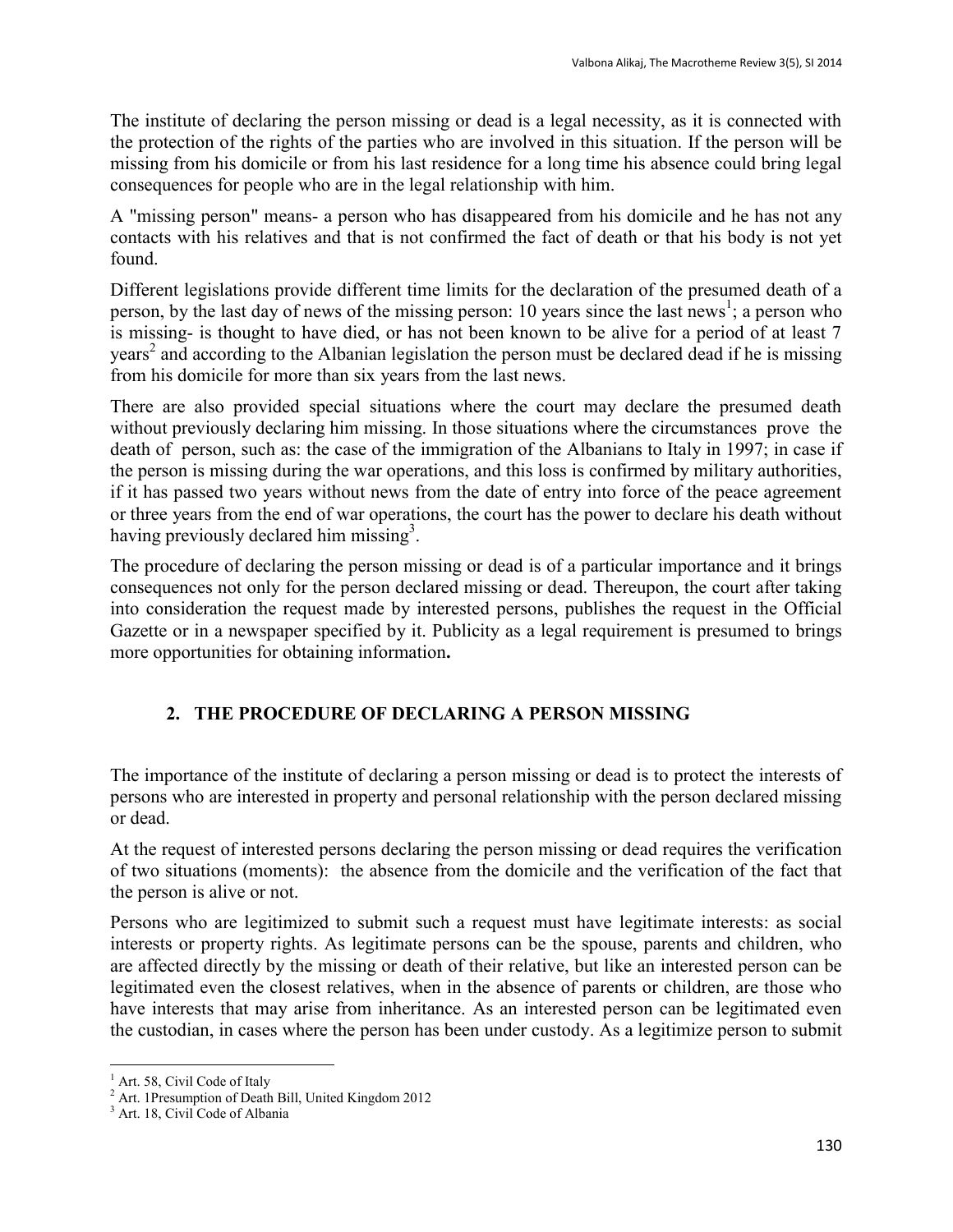a request, are even state authorities as the public prosecutor<sup>4</sup> who is interested to know the destiny of a person who may have been the victim of a crime.

The legitimize persons are generally the closest relatives or the spouse, which suffer the loss of their close relative and through the process of declaring the person missing keep their hopes for finding him when their individual efforts have failed. These people are legitimized, since it is presumed that they would be the first with whom the absent person will hold contacts or will give news.

While in the legal literature are given different opinions about the declaration of missing, to the declaration of the person dead, all scholars share the same opinion. Some scholars think that both in the declaration of missing as well as in the declaring of the person dead, it is presumed the death of the person because the decision of the tribunal shall be true only when it will verify that the person is no more alive. (Yurchenko A.M. 1982. p. 41) Other authors believe that, in the declaration of missing person is presumed that the person is still alive, because there are insufficient information for the presumption of death of the person. (Volozhina.V.P 1985. p. 186) But there is another approach, which in my opinion is the most appropriate, which is expressed by Grishaeva S.P. According to her there is no presumption in declaring a person missing because the court deals with ascertainment of the facts and doesn't make presumption of life or death. (Grishaeva. S.P. 1999. p. 256)

The interested person should be addressed to the competent court, where has been the last domicile of the missing person. In the request to declare the person missing or dead should be determinate the first and last name of the person proposed to be declared missing or dead, as well as personal data of the person as, birthday, domicile and his last residence. These are necessary requirements for the identification of the person which is required to be declared missing or dead, in order not to make mistakes on the identity of the person. A brief description of the circumstances that are known until the disappearance of the person, and the evidence which ascertained these facts should be given in the request. Persons who are or might be his heirs, as well as all the other persons to whom it is known that from this fact would won or lose rights should be mentioned too.

The first paragraph of art. 376 , provide the legal interests of persons who are interested in declaring a person missing or dead. Although it is not literally expressed, it is presumed that the request should contain the applicants generalities as well as his address, in order to justify the legitimacy<sup>5</sup>. In contrast to our legislation the Kosovo legislation provides the content of the request in a special provision<sup>6</sup>.

Only through a court decision and by a special procedure a person can be declared missing. The court must verify the absence for a long time from his domicile or from his last residence, that according to Article 15 of the C.C "The person that is absentee from his domicile or his last residence for more than two years and there are no news of him, may be declared missing."

Domicile is the unit of local government where the citizen has his residence for a period longer than one year. The residence is the unit of local government, where the citizen has his habitation for a period of more than 45 days and less than a year<sup>7</sup>.

 $\ddot{\phantom{a}}$ 

<sup>&</sup>lt;sup>4</sup> Art. 24, The procedurial civil code of Albania

<sup>5</sup> Art. 374 The Procedural Civil Code of Albania

 $6$  Art. 51 Law Nr. 03/L-007 " Non contestable procedure "

 $^7$  Art. 3/ a, 3/b. Law Nr. 8950 "Civil status law"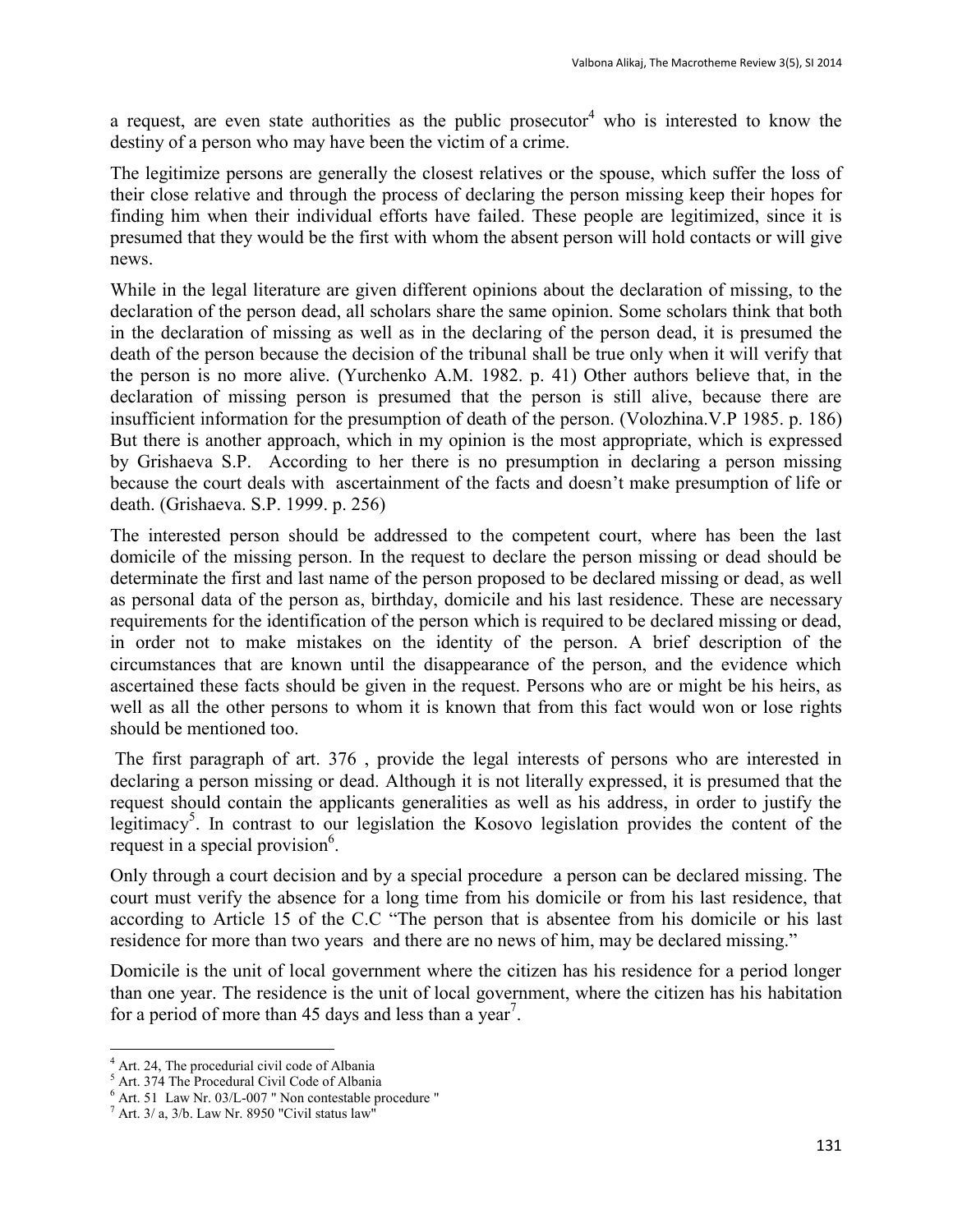The domicile and the residence have a special attention because they define the competent court, to which is filed the request, and because is there where the publication of the request shall take place.

The court during the process of declaring the person missing or dead and in order to determine the absence of the person, administers evidences such as hearings sessions of his relatives, of persons who have entered in legal relationship with him, evidences from communes or municipality where he had his domicile or last residence, and any other evidence that can provide any news on this person<sup>8</sup>. During the process the presence of the public prosecutor is provided in order to protect the interests of the person and to avoid any form of abuse.

Article 49 of the Law Nr. 03/L-007 " Non contestable procedure "to declare a missing person, provides: "A person who is absent from the place of domicile or his last residence and for whom there is no information for more than two years, by the request of any natural or legal person that for such a thing has a legal interest, can be declared missing by the decision of the competent court"<sup>9</sup>.

The period of two-year specified in the Albanian legislation is seen as a reasonable time to obtain sufficient information on the person's absence and to create the full conviction on this absence. The Russian Civil Legislation provides a shorter period of time necessary to declare a missing person. In Article 42 of the Civil Code of Russia is provided that; "The person may be declared missing, by the request of interested persons, if there are no news from his domicile or his residence within a year".

While our legislation provides only the declaration of the person missing or dead, the Italian legislation provides a special institute which is "the absence." To declare the absence of the person under Italian law is not provided a certain period but is enough that the person is absent from his domicile or residence and his absence have occurred in uncertainty conditions.

To declare a missing person the Italian legislation provides a two-year time limit from the moment of receiving the latest news on the person, but the legitimate persons to request his missing are more limited that those provided in the Albanian legislation. Italian legislation defines as legitimate persons, not every person who has a legitimate interest but only the potential heirs of the person to whom is required the declaration of missing and also the persons which may have property rights that depend on his death.

The Spanish legislation as well as the Italian one recognize the institute of "the absence" Article 181. In any event, upon the disappearance of the person from his domicile or from his last place of residence, without having any further news of him, the judge may, at the request of the interested party or of the Public Prosecutor, appoint a defender to protect and represent the disappeared person in court or in any business which does not admit delay without serious detriment.

While in both legislations declaring the absence is not subject to time limits, in contrast to Italian legislation, in the Spanish Civil Code the time limits for the declaration of the missing person is determined depending if his property is under administration or not. "A person who has disappeared from his domicile or last place of residence shall be deemed to be under a situation of legal absence:

 $\ddot{\phantom{a}}$ <sup>8</sup> Art. 14 Civil Code of Albania, Art. 378 The Procedural Civil Code Of Albania

<sup>9</sup> Art. 49,para.1 Law Nr. 03/L-007 " Non contestable procedure "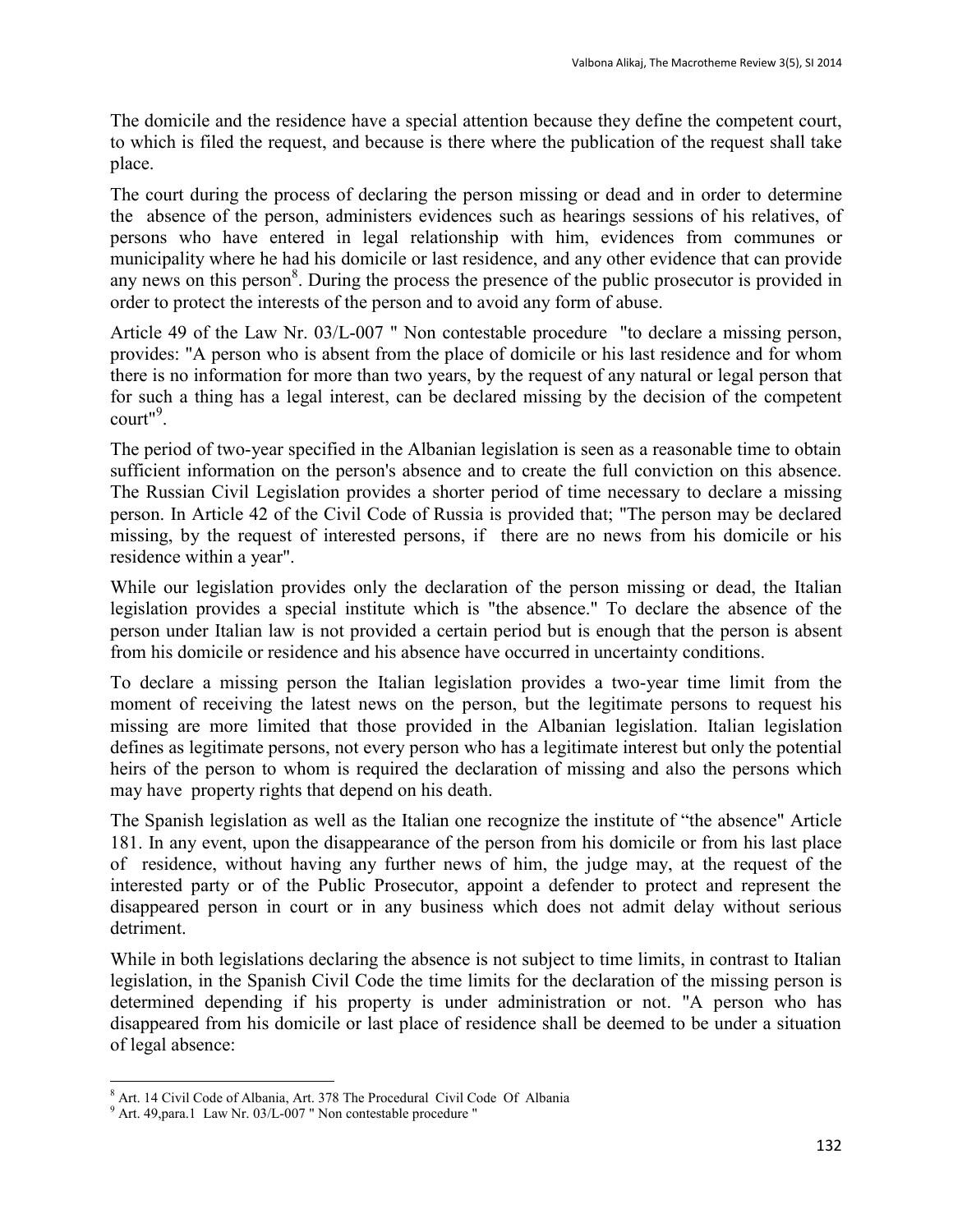1. After one year has elapsed from the last news of him, or, in the absence thereof, from his disappearance, if he should not have left an attorney with powers of administration over all his property.

2. After three years have elapsed, if he should have empowered someone to the administration of all his property"<sup>10</sup>.

The request filed to the court to declare the person missing is subject to publicity. The purpose of the publicity of the request stands not only to inform people who might have information on the location of the person who is demanded to be declared missing, but creates the possibility for the person to get information and to create the opportunity to contest the fact and protect his interests and his personal property.

According to article 377, the Court, within ten days from the day that the request is filed, send a copy of this to the municipality or commune, where was the last residence of the person who is demand to be declared missing or dead, to announce in a visible place. The above request is published in the Official Gazette and at least one local newspaper $11$ .

The judgment of the request cannot be done until six months from the announcement of the application or its publication in the Official Journal. This time limit is considered sufficient for receiving information or news on the person.

After the trial, the Court makes the publication of the summary of the decision in the Official Journal, in a official newspaper determine by the court, as well as other ways of publication if it will see it reasonable. Case by case the court considers the possibility of publishing the decision in other forms if it find it appropriate. In my opinion the law should provide other forms of publication because the development of technology makes possible to obtain in a faster time the information. So I consider as necessary the publication of the decision in the official website of the state police, the registry office or a special site created for the publication of these decisions.

The Spanish legislation provides the procedure of publication but in a more detailed form that that provided in our legislation. Declaring a person missing is done by a legal act (art 2. 038.4 de la LEC) and in every case it requires to be preceded by a publicity, which is a "necessary term ... the beginning of the publication of two decrees with an interval of 15 days, to be published in the Official Bulletin of the State, in a Madrid newspaper with a large circulation and in the province in which the person declared missing would have had domicile or his last residence. Also, it has to be notified by the National radio twice and with the same interval of 15 days. The Court may also determine other ways for making broad publicity if it sees it reasonable". (Alvarez. 2005. p. 70)

The Italian legislation gives discretion to the judge in determining the form of publication and its limits in the case of the declaring the person missing, meanwhile it provides specific procedure and time limits prescribed in case of publication of the declaring the person dead. In the Art.723 of Civil Procedures Code "The president of the tribunal fixes by decree the hearing to appear in front of him ' or a judge nominated by him to the applicant and all indicated persons. Could also ordered that the decree must be published in one or more newspapers. The decree shall be communicated to the Public Ministry". For declaring the person dead in the article 727 " The president of the tribunal appoints a judge in accordance with Article 723 and ordered by the

 $\ddot{\phantom{a}}$ <sup>10</sup> Article 183 of the Civil Code of Spain

<sup>&</sup>lt;sup>11</sup> Art. 377 The Procedural Code of Albania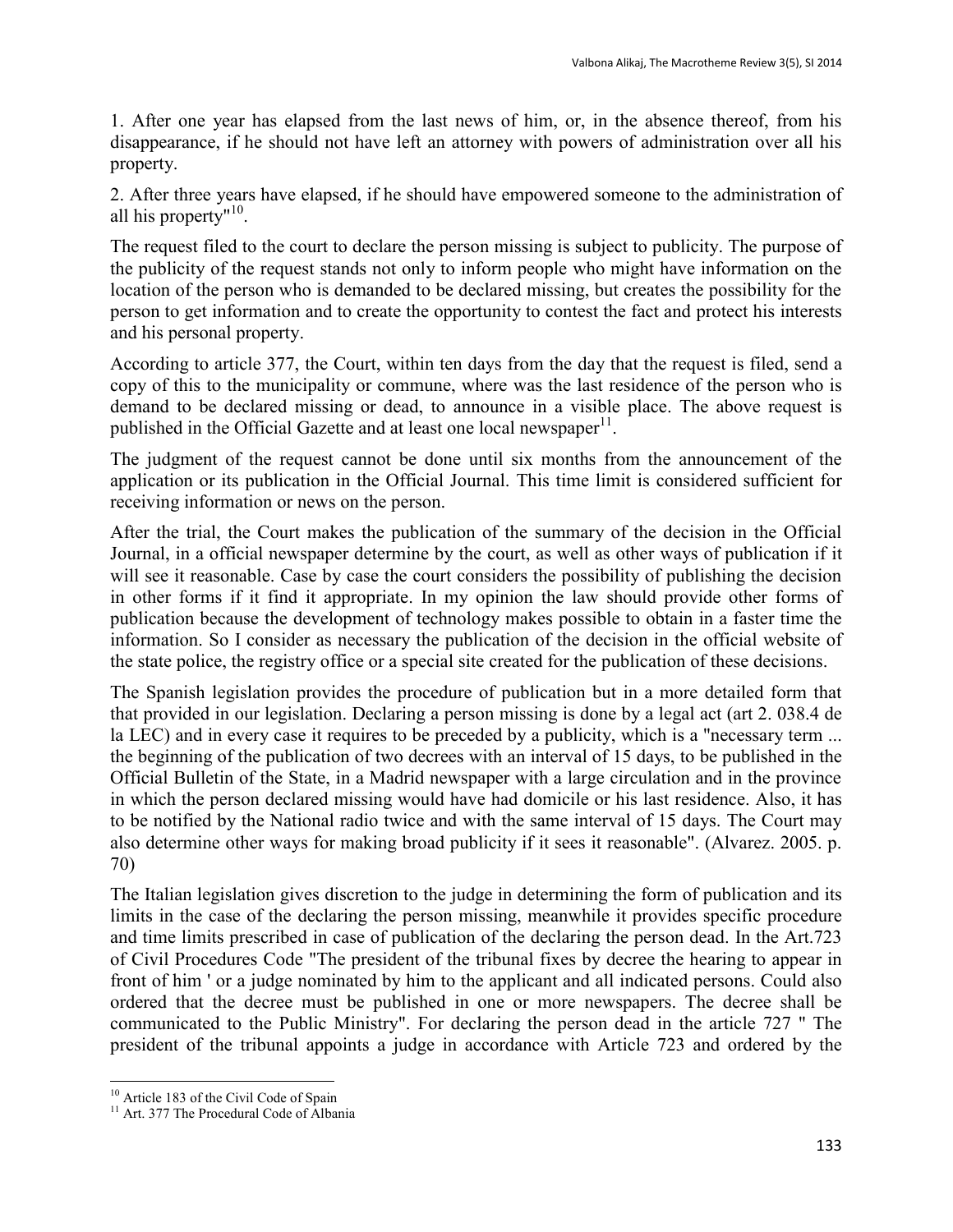applicant, the request within the period that the he fixed, be included to extract, twice in a consecutive distance of ten days, in the Official Gazette of the Republic and in two newspapers, with a request to anyone who has news for the missing person to send it to the court within six months after the last publication. If all ads are not executed within the time limit, the request shall be abandoned. The president of the court may also ask for other means of publicity.

## **3. THE PROCEDURE OF DECLARING A PERSON DEAD**

As more time passes from the moment of the declaration of the person missing as more reduced the chances to find the person alive, and the presumption of death becomes the only way and the final solution to end an uncertain situation.

It is important to give the difference the declaration of death and the death by natural causes.

The declaration of a person dead is made only by the court decision and is not based on real facts, but on presumptions, the absence of a person from his last residence and the failure to have news for a certain period. While the death from natural causes can be requested from every member of the family or relative and in their absence from a person who is in charge from the municipality or commune where he lived or has been found dead. The declaration is valid only when it is accompanied by a medical report. (Nuni. A. 2009. p. 133)

The consequences that come from the decision of the court to declare a person dead are the same with the consequences that come from that of the death by natural causes: dissolution of the marriage and the opening of heritage.

The declaration of death will follow the same procedure that is followed even in the case of declaring a person missing. The first step to take that is outlined in all legislations is the request made by interested persons to declare a person dead. Interested persons to do the request to declare a person dead are the same who have the legitimacy for the request of declaring a missing person.

Which is the importance of studying the procedure of the declaration of a person dead?

Time limits and the moment wherein they start differ from one legislation to another:

In Article 17 of the Civil Code of the Republic of Albania says "The person who is declared missing, with the request of any interested person, can be declared dead by the decision of the court, when has passed four years without news from the date that he has been declared missing ".

According to the legislation of Kosovo "The person who is declared missing by a court decision, with the request of any interested person can be declared dead by the decision of the court, when has passed three years without information from the day that he is declared missing"<sup>12</sup>.

The Italian legislation provides a period of 10-years for the declaration of the person dead, but which starts from the moment of the latest news and not from the moment of declaring him missing<sup>13</sup>. At the same moment starts the time limits even under Spanish legislation<sup>14</sup>.

 $\ddot{\phantom{a}}$ 

 $12$  Art. 59 Law Nr. 03/L-007 " Non contestable procedure "

<sup>13</sup> Art. 58 Civil Code of Italy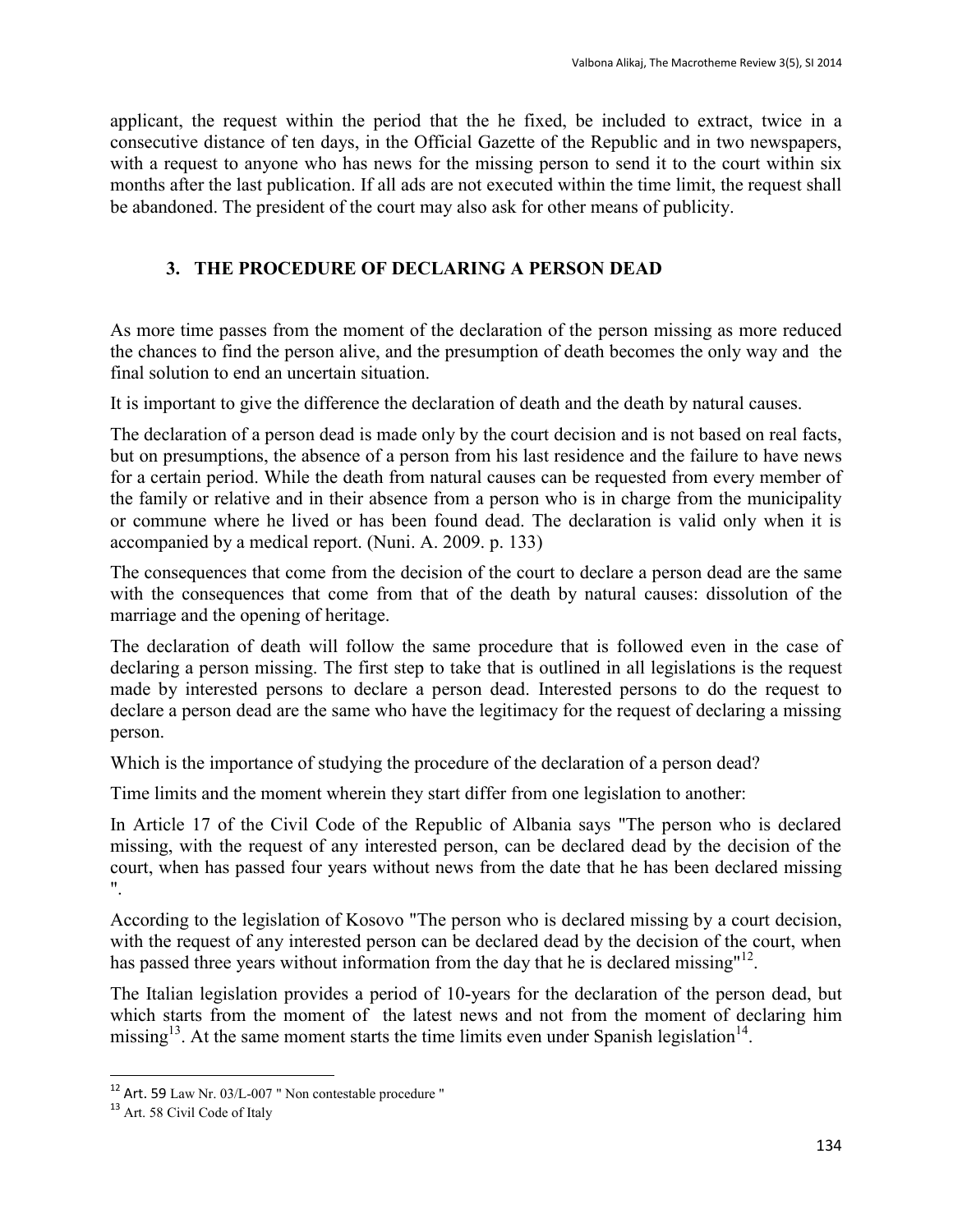The Council of Europe 2009 Recommendation on Missing Persons takes account of the circumstances of the disappearance and the related probability of the death of the missing person.

### *In the Principle 4 – Waiting period for lodging the request*

*1. Where, in the light of all the circumstances, the death of the missing person can be taken as certain, the lodging of the request mentioned under Principle 3 should preferably be possible without a waiting period.*

*2. Where the circumstances of disappearance of the missing person are such that it is reasonable to conclude that his or her death is likely, the time which must have elapsed from the disappearance, or from the receipt of the last news that the person was alive, for lodging the request should preferably be one year at the most.*

*3. Where the death of the missing person is uncertain, the time which must have elapsed from the disappearance, or from the receipt of the last news that the person was alive, for lodging the request should preferably be seven years at the most<sup>15</sup> .*

Taking into consideration the Recommendation of the Council of Europe, several legislations mentioned in this paper treat the age of a person as determination of the timeline for the declaration of his death.

Spanish Civil Code provides that the time limits of declaring a person dead in Article 193, second paragraph, where the declaration of a person dead will be within a 5 year period if, upon expiration of such period, the absentee should have reached the age of 75. The same provision makes the Portuguese legislation but if the missing person has reached the age of  $80^{16}$ .

The German legislation makes provision for a waiting period of 25 years for persons who were under 25 at the time of their disappearance, in circumstances that were not dangerous to their  $lives<sup>17</sup>$ .

The time limits for declaring a person dead for who 'Were under 25 at the time of their disappearance, is a particular provision of the German legislation. This particularity is expressed not only in the period of 25 years for persons who were under 25, but in the fact that the legislator makes the determination of situation of missing person, because if that person was declared missing in a war than the period would be three months $^{18}$ .

Article 19 of the Civil Code of Albania "The person who has lost during a natural disaster or in circumstances which lead to believe that the death occur, can be declared as such by a court decision, when has passed two years without news from the day the disaster happened, without having necessary previously declaring him missing".

Also for special circumstances legislations provide possibility of declaring the person dead without passing through the procedure of declaring the person missing.

The Albanian Civil Code provides the opportunity to declare the person dead without necessary declare him missing in some situations:

 $\overline{a}$ 

<sup>&</sup>lt;sup>14</sup> Art. 193 Civil Code of Spain

<sup>&</sup>lt;sup>15</sup> Recommendation CM/Rec(2009)12 of the Committee of Ministers to member states

<sup>16</sup> Art.114 Civil Code of Portugal

 $17$  Sections 3(1)-(2) of the Verschollenheitsgesetz 1939.

<sup>18</sup> Sections 4-7 of the Verschollenheitsgesetz 1939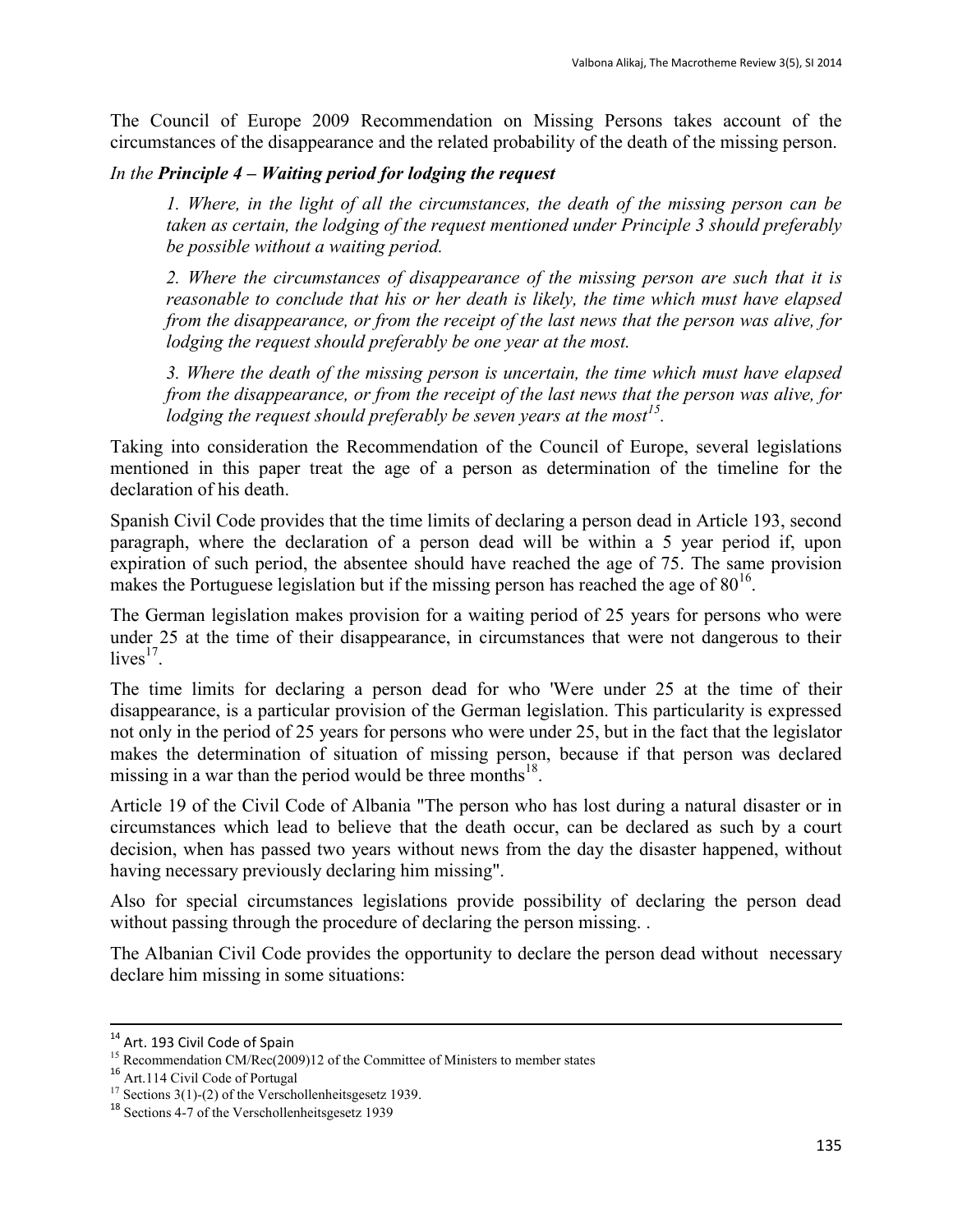- The person lost during military actions, with such missing certified by the competent military authorities, when there is no notice for two years from the peace establishing agreement has entered into force or three years from the end of military actions, may be declared deceased by decision of the court without being first declared missing.
- The person missing during a natural disaster or in circumstances which appear to show he is deceased, may be declared deceased by decision of the court, when there have been no notices from him for two years after the disaster has occurred, without necessarily being previously declared missing. When the date of disaster is not established, the two-year term starts to run on the day 1 of the month following the month the disaster occurred and, when neither the month can be established, the term starts to run on the day 1 of January of the following year. When is not determinate the day when happened the disaster, two year time limits begins from the first day of month that follow that in which happens the disaster and, when cannot be assigned neither month, the time line begins from the first day of January of the following year.

Russian legislation provides that in such situations which can cause the death as (war) or those cases in which becomes easier for the presumption of death as a consequence of accidents, by a legitimate request and after verification committed, the court has the right to declare the person dead within 6 months from the date of receiving the latest news.<sup>19</sup>

When all necessary verifications by the court are made, and the court determines from the investigations that the person is not alive anymore, the court declares dead the missing person. When the death of a missing person is declared, is assigned the day when it occurred.

## **4. RECOMMENDATION**

The importance of the institutes of the declaring of a person missing or dead is revealed in the conservation of personal and property rights. Rendesia e institutit e shpalljes se personit te zhdukur apo te vdekur shfaqet ne ruajtjen e te drejtave personale dhe pasurore.

The role of the institute of the declaration missing or dead of the person have more interest in extreme situations such as during the war, or in the cases of air or maritime accidents and natural disasters.

The particularity of this institute is the procedure of declaring the missing person or dead and, specifically the time limits that must be met from the moment of receiving the last news in the declaration of the missing person, until the declaration of death.

During the analyze of foreign legislations was noted that their approach on the institute of declaring a person missing or dead provided some exceptional cases on the definition of time limits in specific situations for which there are no provision in the Albanian legislation.

According to the Portuguese and the Spanish legislation the age of the person justifies the reduction of time limits of declaration of death: 5 years after the person has reached the age of 80 years old by the Portuguese legislation, and 75 years under the Spanish law.

 $\overline{a}$ 

<sup>&</sup>lt;sup>19</sup> Art.45 The Civil Code of the Russian Federation